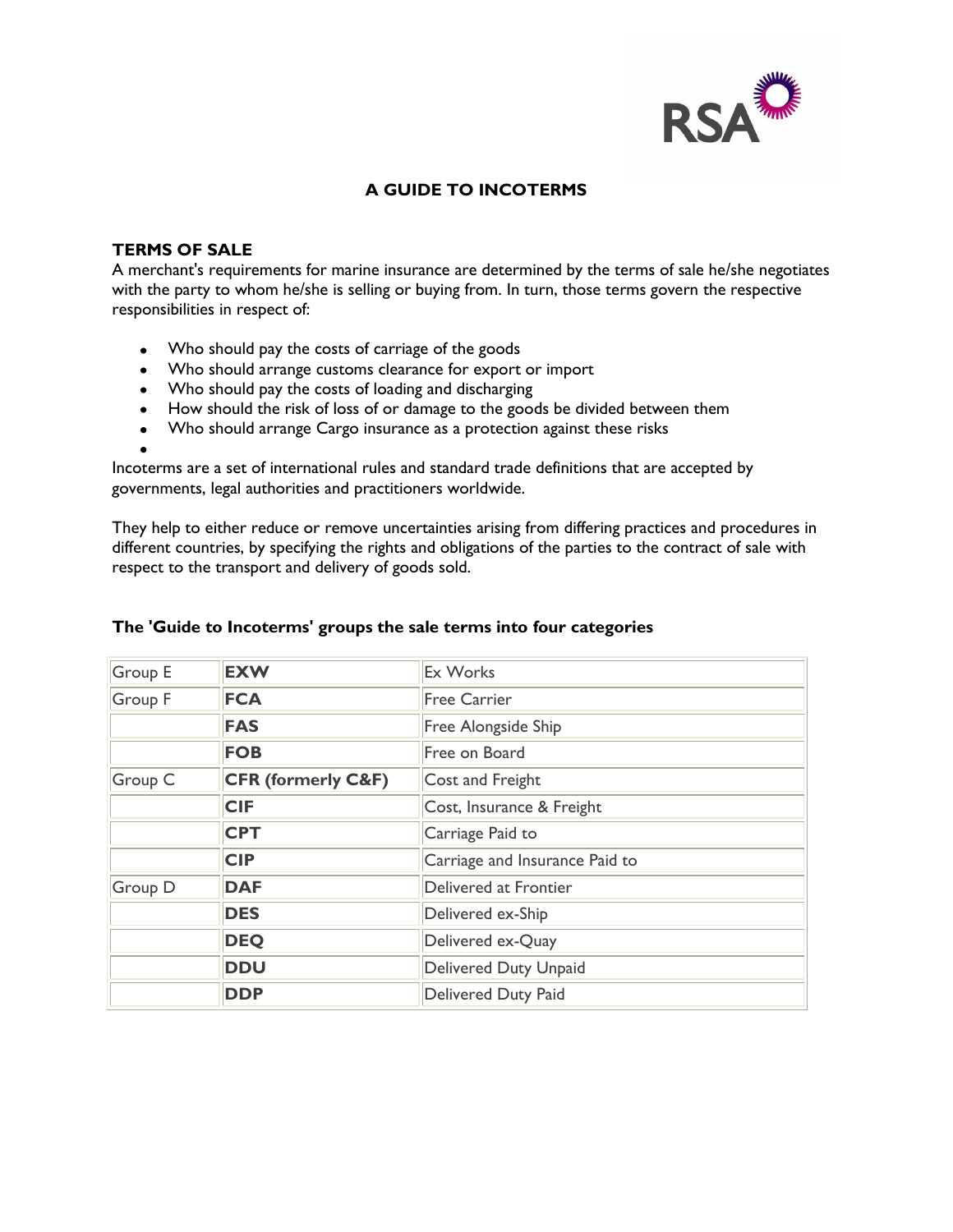## **GROUP E**

It will be seen that there is only one E term, namely EXW or Ex Works. This represents the sellers minimum obligation in that he fulfils his contract merely by making the goods available to the buyer at his (the sellers) works or warehouse. The buyer therefore accepts the goods at that point and assumes all onwards responsibility.

- The **seller** needs no Cargo insurance.
- The **buyer** needs to insure the goods for the whole transit through to final destination.

### **GROUP F**

Under the F terms, the seller has the responsibility to deliver the goods either on board the vessel (FOB) or to some other named point (sometimes his own premises) where they are handed to a carrier for the main part of the transit (FCA), free of risk and expense to the buyer.

He is also obliged to obtain the bill of lading or consignment note evidencing receipt by the carrier and pass this to the buyer along with the other documents required under the contract.

The buyer, having accepted the documents, assumes risk and expense from the named point (or ships rail) onwards.

- The **seller** needs to insure the goods from his premises until loaded on board the vessel (FOB) or delivered to the carrier at the named point (FCA). (He may also need Sellers Contingency Cover).
- The **buyer** needs to insure the goods from the time of loading on vessel or delivery to carrier at the named point through to final destination

## **GROUP C**

The 'C' terms are similar to the 'F' terms except that the seller must bear certain costs relating to the transit after the point where the buyer assumes risk, (i.e. loading on board vessel or delivery to carrier at named point). These extra costs include the freight or carriage charges paid to the carrier to transport the goods to a named destination.

Under CIF and CIP terms these extra costs include the Cargo insurance premium to insure the goods to final destination. The policy or certificate is passed to the buyer along with the other documents of title and, being assigned to him, enables the buyer to claim under this insurance for loss or damage occurring after the point when the goods become at his risk.

Under CIF or CIP terms therefore,

- The **seller** needs to arrange insurance from his premises through to final destination.  $\bullet$
- The **buyer** needs no primary cover but may buy Buyers Contingency Cover, or, if he is trading in a raw material or commodity, may need Increased Value Cover

Unless otherwise agreed, the insurance arranged by the seller should cover 110% of CIF or CIP invoice price and be on conditions current in the trade. A buyer claiming under a policy arranged by the seller will normally deal with the Insurers local claim settling agent as nominated on the policy or certificate.

Under the other C terms, (CFR and CPT), insurance needs are the same as for F terms.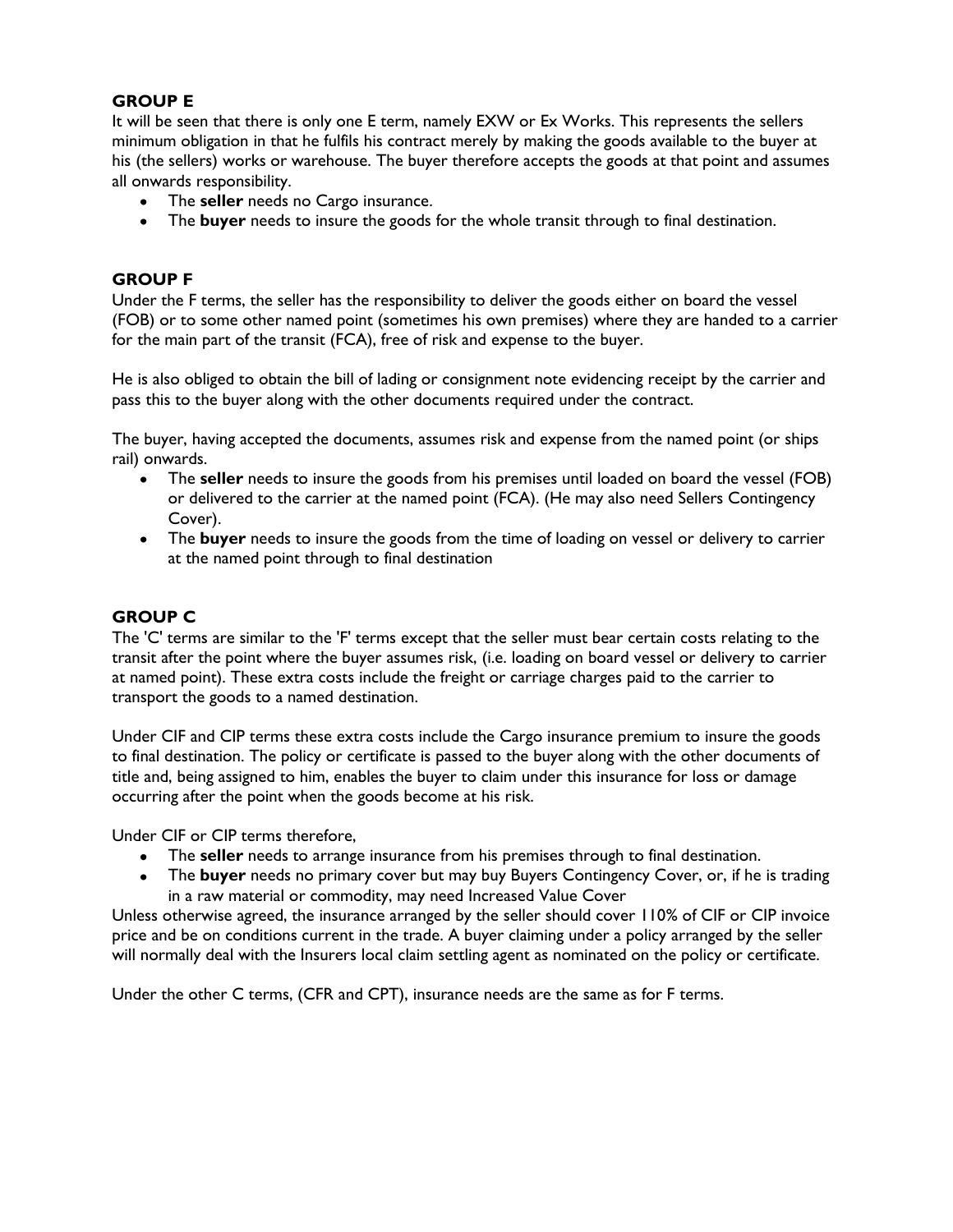# **GROUP D**

The D terms place further responsibility on the seller as he has not fulfilled his obligations until the goods are actually delivered to a stated destination (usually in the buyers country) and the goods are at the sellers risk up to that point. Under DDU and DDP terms the stated destination would usually (but not always) be the buyers warehouse. (If the delivery under DDU or DDP is at some other place, delivery is completed when the cargo is loaded onto the collecting vehicle sent by the buyer, unless the contract specifies otherwise).

- The **seller** needs to insure from his premises through to the named destination.
- The **buyer** needs no insurance unless there is transit beyond the named destination.

One source of misunderstanding which commonly occurs is in respect of the difference between a CIF contract and a Delivered contract, both of which involve procurement by the seller of Cargo insurance covering the whole transit.

It must be emphasised that under a CIF contract, the seller has fulfilled his obligations when he has delivered the specified goods on board the vessel at loading port (or to the sea carrier for shipment), has paid or agreed to pay the freight and insurance charges, has obtained the bill of lading or other carriage document and has passed this with the other documents required in the contract (including insurance document) to the buyer.

Once the buyer has accepted the documents and thus title to the goods, he has also accepted the risk of loss or damage retrospectively from time of shipment (loading on board or delivery to carrier). If loss occurs after this point, e.g. during the voyage, he has no recourse against the seller (unless the loss was caused by the sellers negligence, e.g. failure to pack the goods properly) but can claim under the insurance document which the seller has assigned to him.

Under a Delivered contract, however, the seller has not fulfilled his obligations until the goods have been delivered to the buyer at the named destination. Thus any loss or damage during the voyage would fall against the seller who would claim under his Cargo insurance.

Although the nature of the F terms and C terms seems complicated, these are often most appropriate when transactions are being financed through the banking system, either through documentary credits (letters of credit) or documentary collections. Under these transactions the goods are represented by the set of documents called the documents of title and ownership passes with these documents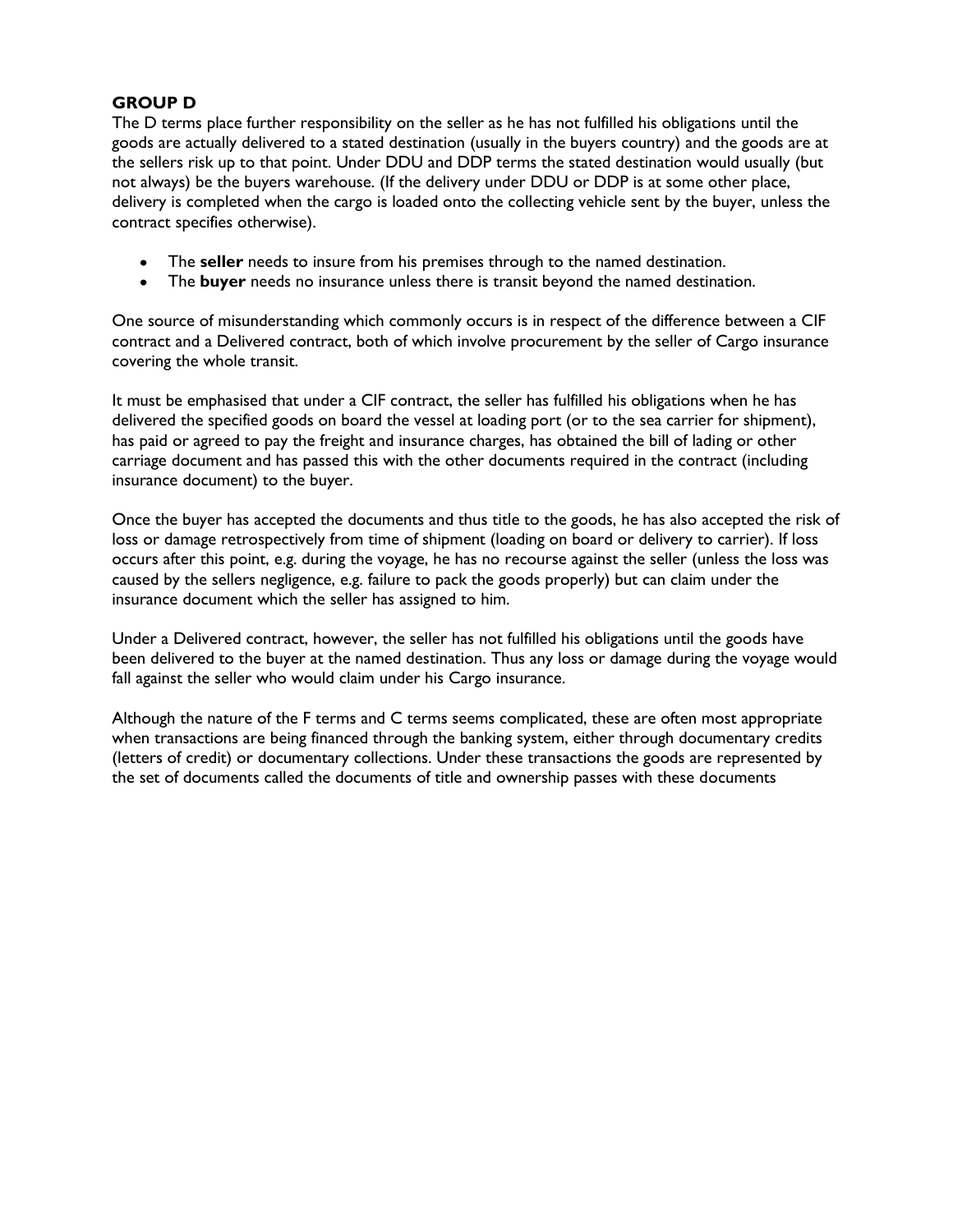

# **COMMON TERMS**

| I. Cost, Insurance & Freight<br>(C.I.F.)                    | Seller responsible for insurance from his works or<br>warehouse until delivered to Buyer's warehouse or other<br>final destination stipulated by the Buyer.                                                                                                                                                                                                                                                                                                                                   | may require cover in respect of increased value<br><b>Buyer</b><br>arising out of charges payable at destination or rising market<br>prices.                                                                                                                                                           |
|-------------------------------------------------------------|-----------------------------------------------------------------------------------------------------------------------------------------------------------------------------------------------------------------------------------------------------------------------------------------------------------------------------------------------------------------------------------------------------------------------------------------------------------------------------------------------|--------------------------------------------------------------------------------------------------------------------------------------------------------------------------------------------------------------------------------------------------------------------------------------------------------|
| 2. Cost & Freight (C.F.R.)/Free<br>on Board (F.O.B.)        | Seller responsible for insurance from his works or<br>warehouse to Free on Board. May also require<br>Contingency Cover if he extends credit to his overseas<br>buyer.                                                                                                                                                                                                                                                                                                                        | responsible for insurance from Free on Board until<br><b>Buyer</b><br>delivered to final destination.                                                                                                                                                                                                  |
| 3. Free on Rail (F.O.R.) IFREE<br>on Trailer (F.C.T.)       | Same application as C.& F. / F.O.B.                                                                                                                                                                                                                                                                                                                                                                                                                                                           | Same application as C.& F. / F.O.B.                                                                                                                                                                                                                                                                    |
| 4. Free on Quay (F.O.Q.) IFREE<br><b>Alongside (F.A.S.)</b> | Same application as C.& F. / F.O.B.                                                                                                                                                                                                                                                                                                                                                                                                                                                           | Same application as C.& F. / F.O.B.                                                                                                                                                                                                                                                                    |
| 5. Ex Works                                                 | Seller needs no transit insurance but may require<br>Contingency Cover if he extends credit to his overseas<br>buyer.                                                                                                                                                                                                                                                                                                                                                                         | responsible for insuring the whole transit from place<br><b>Buyer</b><br>of sale from Seller's warehouse to final destination.                                                                                                                                                                         |
| <b>6. DDU (Delivered Duty</b><br><b>Unpaid</b> )            | Seller responsible for insurance from his works or<br>warehouse until delivered to Buyer's warehouse or other<br>final destination stipulated by the Buyer. Seller is required<br>to provide cover for the value of the consignment before<br>the application of duty in the country of destination.<br>Seller will wish to protect himself in respect of the<br>possibility of his incurring liability for duty in the event of<br>loss of the goods prior to the point of transfer of risk. | may require cover in respect of increased value<br><b>Buyer</b><br>arising out of charges payable at destination or rising market<br>prices. In particular, the buyer will require cover for duty<br>actually paid, or for which he has a potential liability if goods<br>remain in bond.              |
| 7. DDP (Delivered Duty Paid)                                | Seller responsible for insurance from his works or<br>warehouse until delivered to Buyer's warehouse or other<br>final destination stipulated by the Buyer. Seller is<br>responsible for, and therefore must arrange insurance<br>cover for, all charges, including taxes, attaching to the<br>goods up to the delivery point unless specifically agreed<br>otherwise with the buyer.                                                                                                         | should not need to arrange cover other than to the<br><b>Buyer</b><br>extent that he has agreed with the seller to accept<br>responsibility for local charges and taxes. Additionally, the<br>buyer will require cover in respect of any further transit<br>onwards from the agreed point of delivery. |